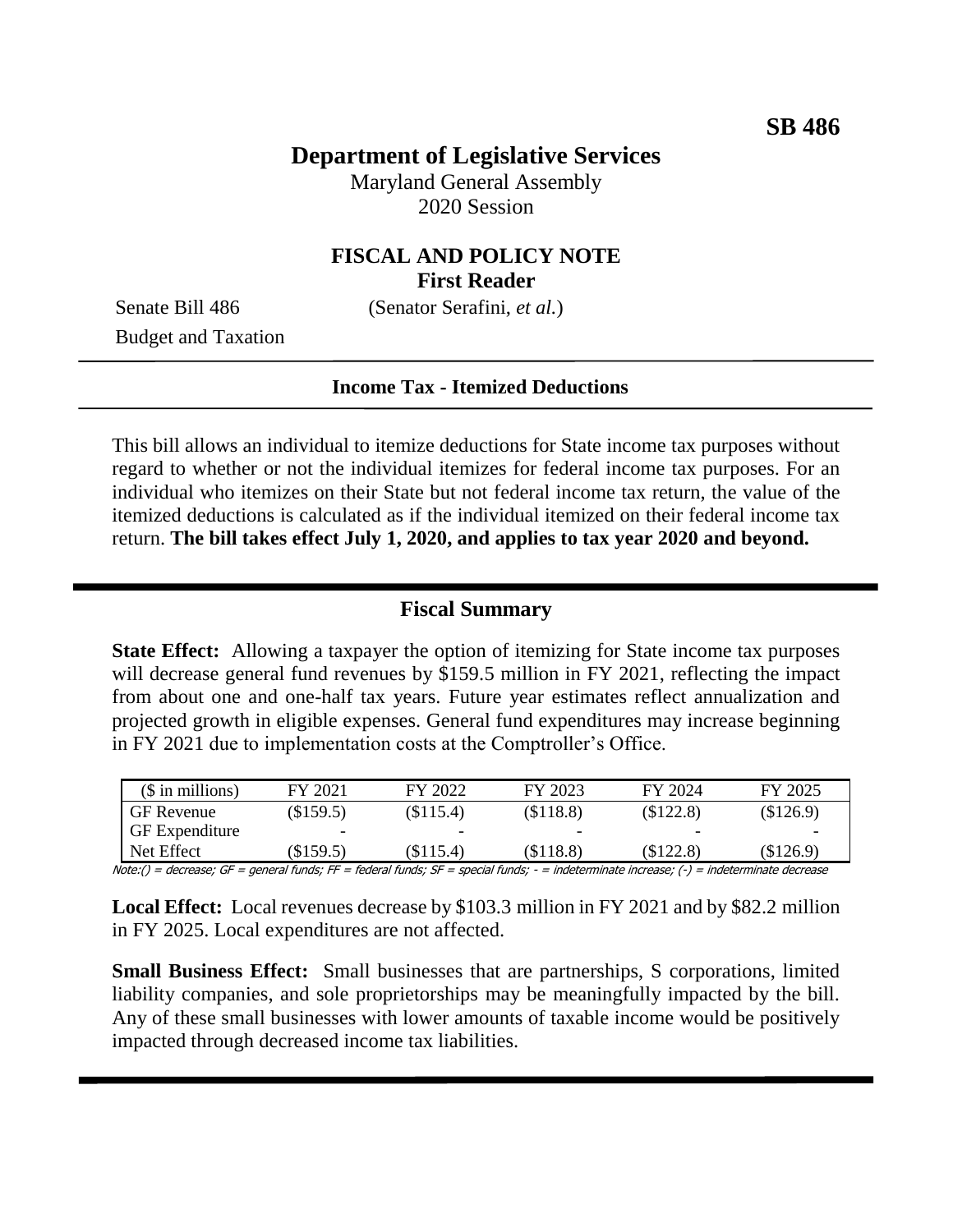# **Analysis**

## **Current Law:**

### *Federal Law*

To determine federal taxable income, a taxpayer may reduce their federal adjusted gross income by either claiming the standard deduction or itemizing allowable deductions.

The federal standard deduction in tax year 2019 increases to \$12,200 for an individual taxpayer (\$24,400, if married filing jointly, and \$18,350 for a head of household). These values are indexed in future years for inflation.

The expenses that may be itemized include eligible home mortgage interest, charitable contributions, investment interest, medical expenses, casualty and theft losses attributable to federally declared disasters, and up to \$10,000 in state and local taxes.

### *State Income Tax*

An individual is allowed to itemize deductions for State income tax purposes only if the individual itemizes for federal income tax purposes. In addition, a taxpayer can itemize an expense for State income tax purposes only if the expense can be claimed as a federal itemized deduction. Only expenses that qualify for the federal itemized deduction qualify for State income tax purposes. An individual who itemizes for State income tax purposes is required to reduce the sum of the individual's federal itemized deductions by any amount:

- required by Internal Revenue Code (IRC);
- deducted under Section 170 of IRC for contributions of a preservation or conservation easement for which a State credit is claimed; and
- claimed as taxes on income paid to a state or political subdivision of a state, after subtracting a pro rata portion of the reduction to itemized deductions required under Section 68 of IRC.

The value of the standard deduction is equal to 15% of Maryland adjusted gross income, subject to minimum and maximum values depending on filing status as shown in **Exhibit 1**.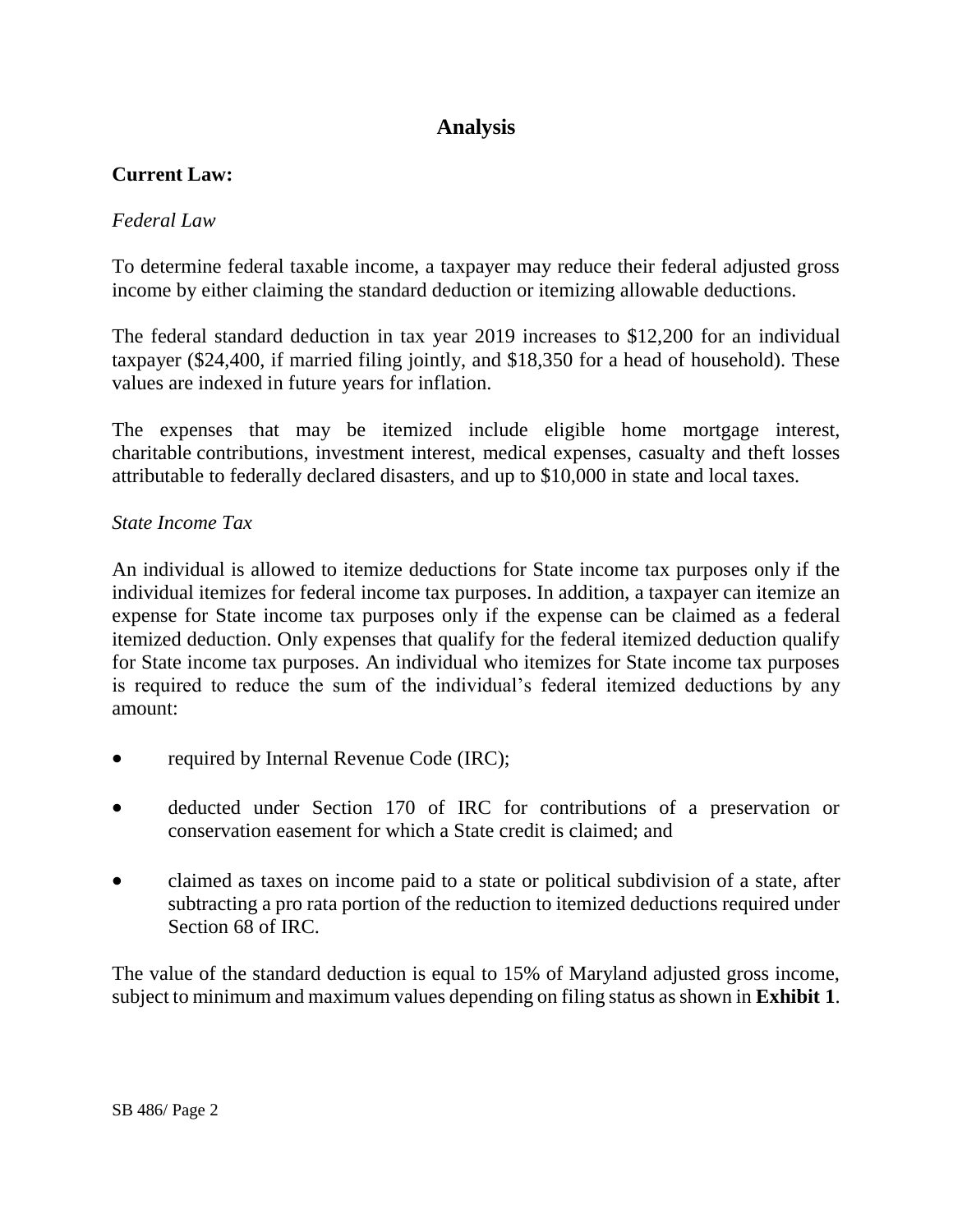### **Exhibit 1 State Income Tax Standard Deduction Current Law – Tax Year 2019**

| Single, Dependent Filer,<br><b>Married Filing Separately</b> |                  | Joint, Head of Household,<br>Widower |                  |  |
|--------------------------------------------------------------|------------------|--------------------------------------|------------------|--|
| <b>MAGI</b>                                                  | <b>Deduction</b> | <b>MAGI</b>                          | <b>Deduction</b> |  |
| Under \$10,000                                               | \$1,500          | Under \$20,333                       | \$3,050          |  |
| \$10,000-\$14,999                                            | 15%              | \$20,333-\$30,322                    | 15%              |  |
| $$15,000 \& Qver$                                            | \$2,250          | \$30,333 & Over                      | \$4,550          |  |

Note: Estimated values based on projected cost-of-living index.

MAGI: Maryland adjusted gross income

#### **Background:**

#### *Federal Tax Cuts and Jobs Act of 2017*

The federal Tax Cuts and Jobs Act of 2017 (Public Law 115-97) was signed into law on December 22, 2017, and enacted significant changes to federal taxes, including the personal income tax. The U.S. Congressional Budget Office estimates that the Act will increase the federal government budget deficit by \$1.9 trillion in federal fiscal years 2018 through 2028. About \$1.3 trillion of this total is due to a reduction in revenues and about \$600 billion reflects increased debt-service costs. These impacts are after accounting for the Act's estimated economic effects.

The Act reduces federal income taxes paid by many households primarily by (1) decreasing tax rates and taxing income at lower rates by altering the tax brackets; (2) expanding the child tax credit; and (3) roughly doubling the value of the standard deduction. Most of the personal income tax provisions are in effect for tax years 2018 through 2025.

Several of the Act's provisions impact State income taxes. As a result of the increased value of the federal standard deduction, and that under current law only those taxpayers who itemize for federal income tax purposes can itemize on their State income tax return, the Act will also reduce the number of State taxpayers who itemize deductions (with a corresponding increase in the number who claim the standard deduction).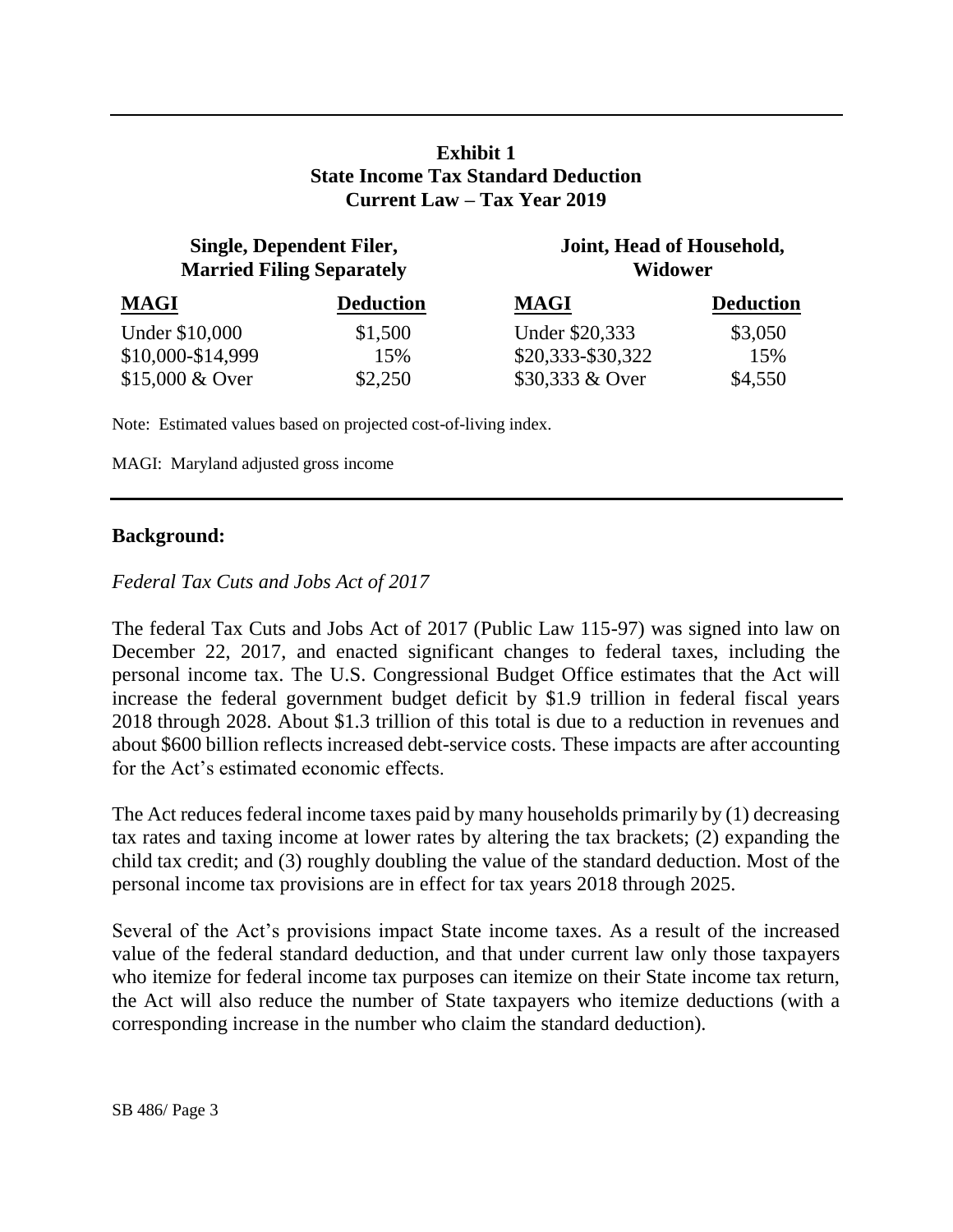#### *Impact on Maryland Taxpayers*

The Comptroller's Office estimates that as a result of the federal Act, 71% of Maryland taxpayers will pay less in federal taxes, 13% will pay more, and the remaining 16% will not be impacted. In total, federal taxes paid by Maryland residents will decrease by \$2.75 billion – reflecting a decrease of \$3.54 billion paid by 2.0 million taxpayers and an increase of \$782 million paid by 376,000 taxpayers. The Comptroller's Office estimates that the federal legislation will not impact the State and local income taxes paid by 71% of all taxpayers. About 6% of taxpayers will pay less and about 23% will pay additional State and local income taxes. In total, the Comptroller's Office estimates that 9% of all taxpayers will have a net increase in federal, State, and local tax liabilities and the remaining 91% of taxpayers will have no change or a net decrease in federal, State, and local tax liabilities.

### *2018 Legislation in Response to Federal Tax Act*

In the 2018 session the General Assembly considered a number of bills that would have altered the personal income tax in light of the impacts of the federal legislation. The General Assembly passed legislation (Chapters 576 and 577 of 2018) increasing the value of the standard deduction by increasing its maximum value from \$2,000 to \$2,250 for single taxpayers and from \$4,000 to \$4,500 for taxpayers filing jointly. Prior to tax year 2018 the values of the standard deduction were not indexed. Chapters 576 and 577 indexed the minimum and maximum values of the standard deduction based on the annual change in the cost of living. It is estimated that increasing the value of the standard deduction will decrease State revenues by about \$50 million annually.

**State Revenues:** The bill allows an individual to itemize deductions for State income tax purposes without regard to whether or not the individual itemizes for federal income tax purposes, beginning with tax year 2020. As a result, general fund revenues decrease by \$159.5 million in fiscal 2021, which reflects the impact of tax year 2020 and about one-half of tax year 2021. **Exhibit 2** shows the projected State and local revenue loss from the bill.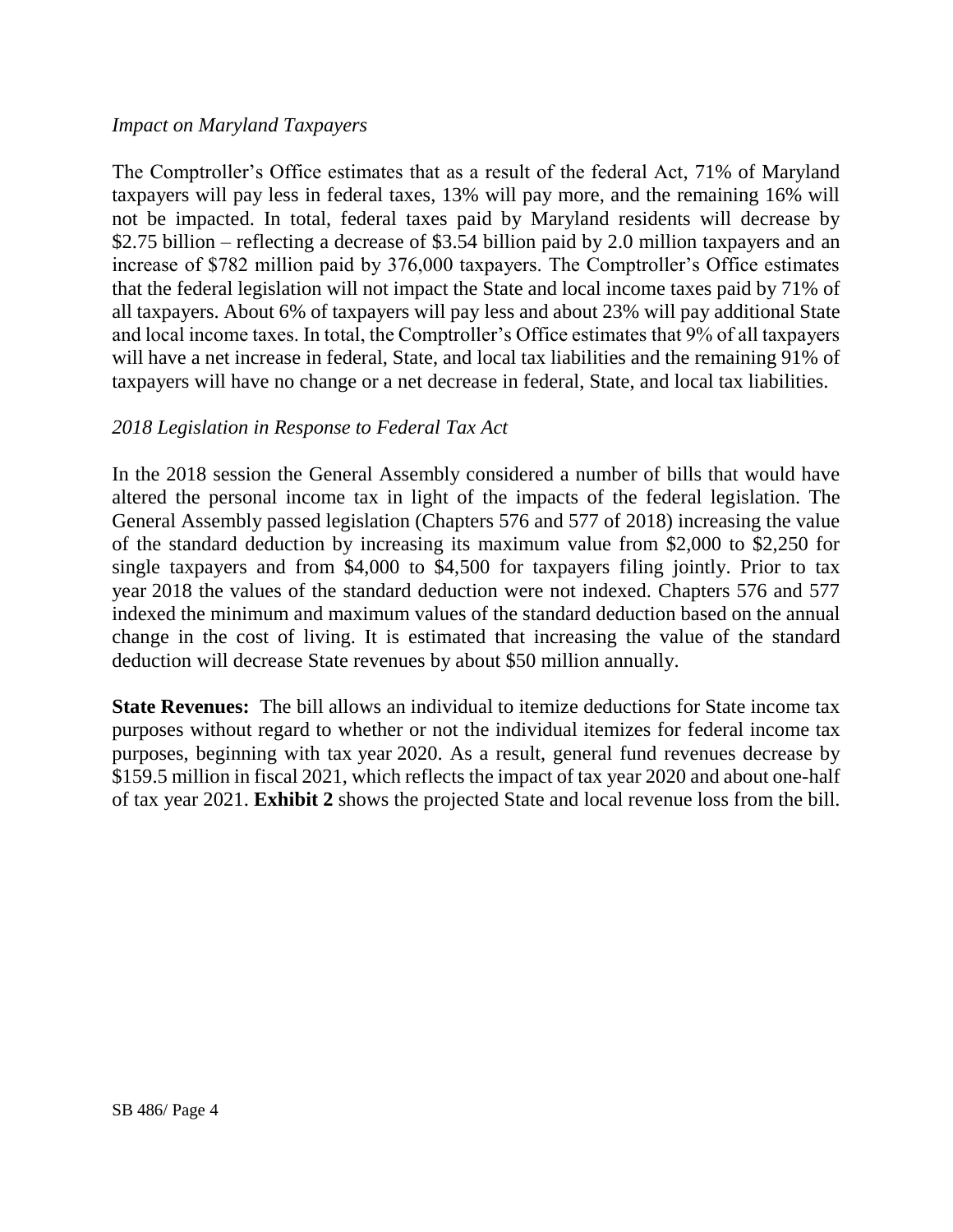| <b>Exhibit 2</b><br><b>Projected State and Local Revenue Impact</b><br>(\$ in Millions) |                |           |           |             |             |  |  |  |
|-----------------------------------------------------------------------------------------|----------------|-----------|-----------|-------------|-------------|--|--|--|
|                                                                                         | <b>FY 2021</b> | FY 2022   | FY 2023   | FY 2024     | FY 2025     |  |  |  |
| <b>State</b>                                                                            | (\$159.5)      | (\$115.4) | (\$118.8) | (\$122.8)   | (\$126.9)   |  |  |  |
| Local                                                                                   | (103.3)        | (74.7)    | (77.0)    | (79.5)      | (82.2)      |  |  |  |
| <b>Total</b>                                                                            | $(\$262.8)$    | (\$190.1) | (\$195.8) | $(\$202.3)$ | $(\$209.0)$ |  |  |  |

Most of the federal Act's personal income tax provisions expire after tax year 2025. The revenue impact of the bill will be substantially less beginning in fiscal 2027.

**State Expenditures:** The Comptroller's Office may incur additional costs beginning in fiscal 2021 as a result of hiring additional revenue examiners and incurring programming expenses.

**Local Revenues:** Local income tax revenues decrease by about 3% of the net increase in deductions claimed. Local revenues will decrease by \$103.3 million in fiscal 2021 and by \$82.2 million in fiscal 2025, as shown in Exhibit 2.

## **Additional Information**

**Prior Introductions:** HB 327 of 2019 received a hearing in the House Ways and Means Committee, but no further action was taken. HB 450 of 2019, a similar bill, received a hearing in the House Ways and Means Committee, but no further action was taken. SB 191 of 2018, a similar bill, received a hearing in the Senate Budget and Taxation Committee, but no further action was taken. Its cross file, HB 589, received a hearing in the House Ways and Means Committee, but no further action was taken. HB 1039 of 2018 received a hearing in the House Ways and Means Committee, but no further action was taken.

**Designated Cross File:** HB 788 (Delegate Wivell, *et al.*) - Ways and Means.

**Information Source(s):** Comptroller's Office; Department of Legislative Services